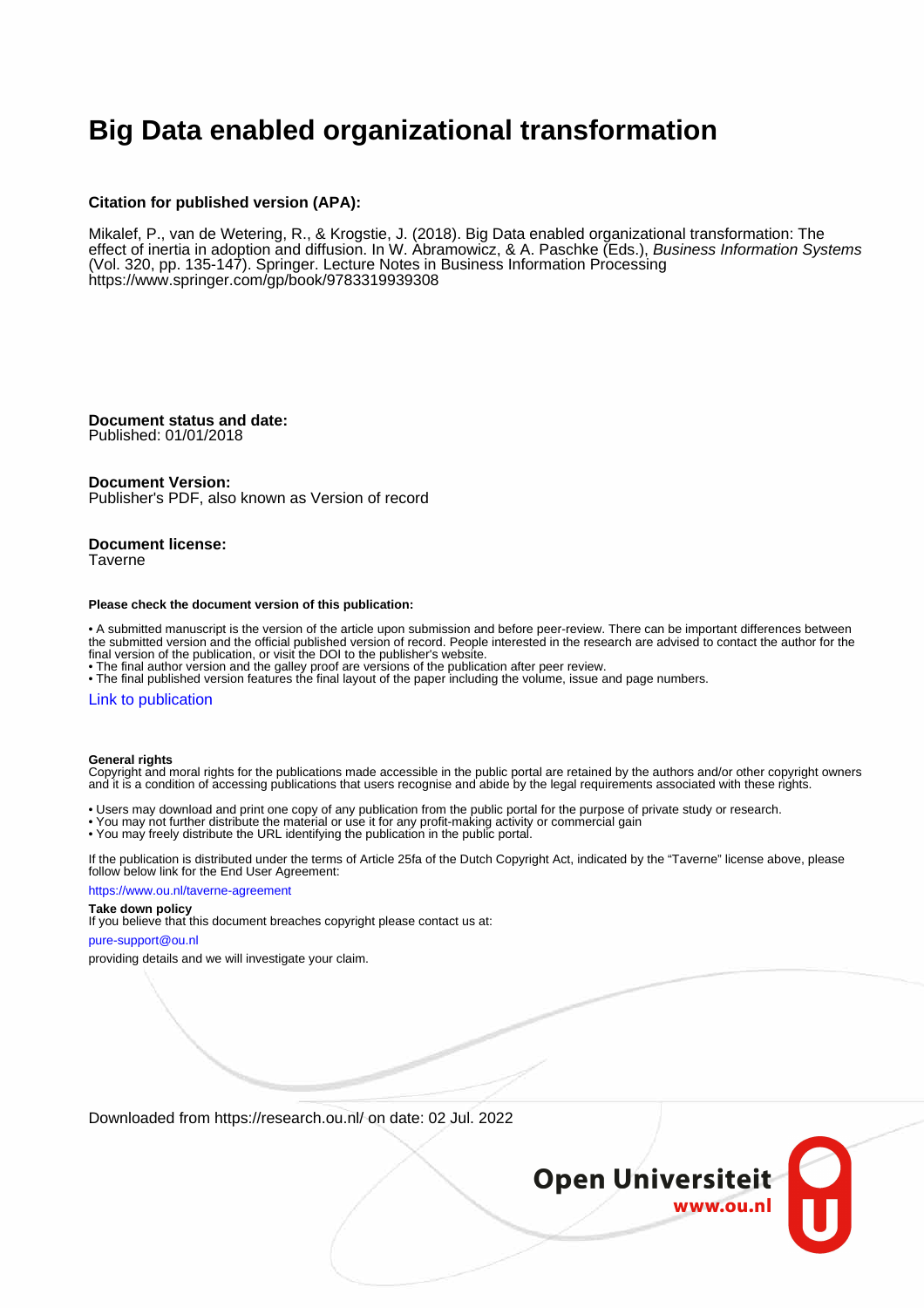# **Big Data enabled organizational transformation: The effect of inertia in adoption and diffusion**

Patrick Mikalef<sup>1</sup>, Rogier van de Wetering<sup>2</sup> and John Krogstie<sup>1</sup>

<sup>1</sup> Department of Computer Science, Norwegian University of Science and Technology, Sem Saelandsvei 9, 7491, Trondheim, Norway

<sup>2</sup> Faculty of Management Science and Technology, Open University of the Netherlands, 6401 DL, Heerlen,The Netherlands

{patrick.mikalef, john.krogsti[e}@ntnu.no,](mailto:%7d@ntnu.no) rogier.vandeWetering@ou.nl

**Abstract.** Big data and analytics have been credited with being a revolution that will radically transform the way firms operate and conduct business. Nevertheless, the process of adopting and diffusing big data analytics, as well as actions taken in response to generated insight, necessitate organizational transformation. As with any form of organizational transformation, there are multiple inhibiting factors that threaten successful change. The purpose of this study is to examine the inertial forces that can hamper the value of big data analytics throughout this process. We draw on a multiple case study approach of 27 firms to examine this question. Our findings suggest that inertia is present in different forms, including economic, political, socio-cognitive, negative psychology, and socio-technical. The ways in which firms attempt to mitigate these forces of inertia is elaborated on, and best practices are presented. We conclude the paper by discussing the implications that these findings have for both research and practice.

**Keywords:** Big data analytics, organizational transformation, inertia, deployment, IT-enabled transformation

# **1 Introduction**

While big data analytics have been in the spotlight of attention by researchers and practitioners in the last few years, to date there has been limited attention on what forces can potentially hinder the potential business value that these investments can deliver. Much research has focused on the necessary investments that must be made to derive business value [1], but the process from making the decision to adopt such technologies, up to turning insight into action is seldom discussed, particularly with respect to inertia. The underlying premise of big data dictates that such investments can generate insight with the potential to transform the strategic direction of firms, and help them outperform competition [2]. Nevertheless, this process entails organizational transformation at multiple levels, and as with any case of organizational transformation, is subject to path dependencies, routinization, and other hindering forces [3].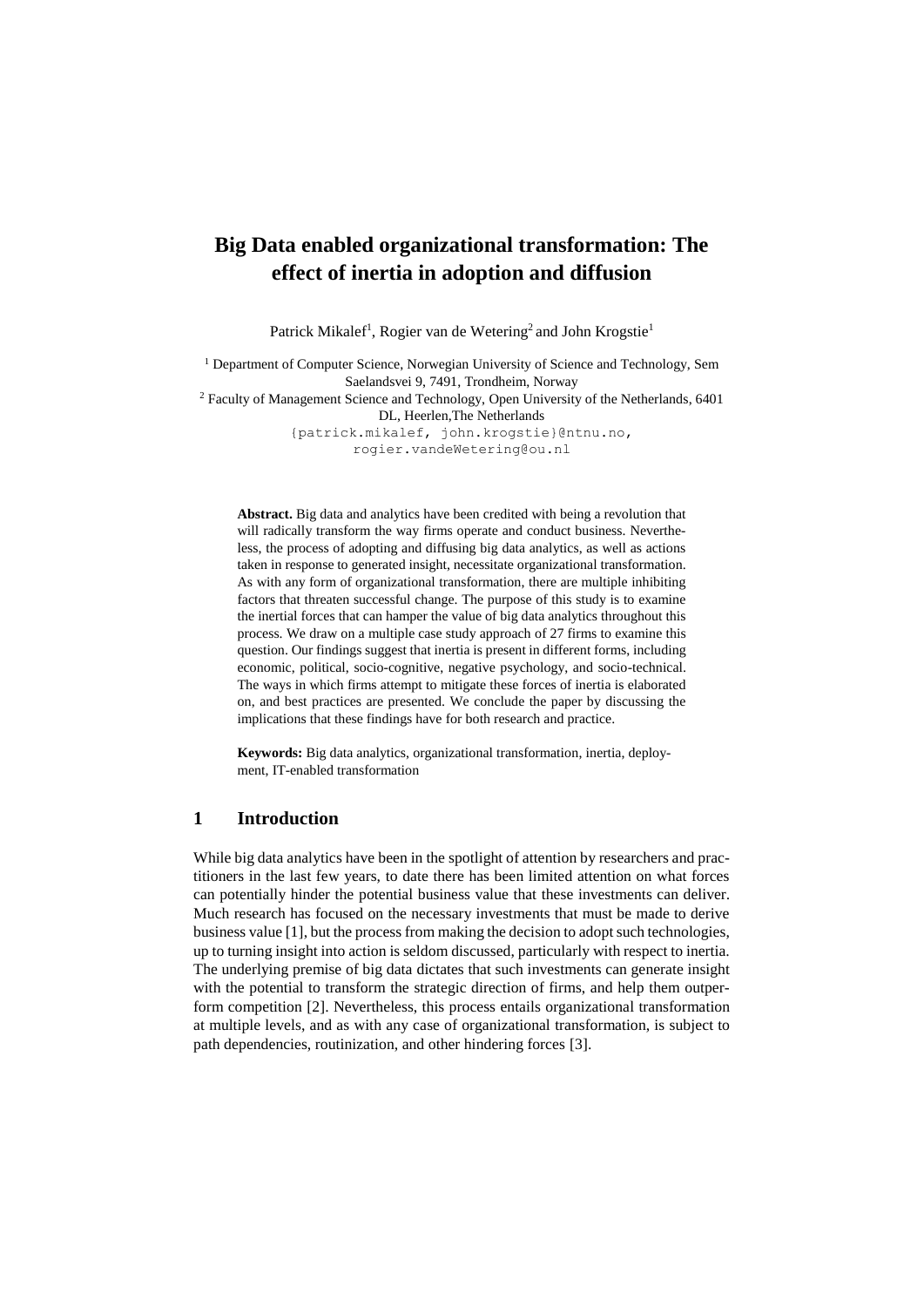While big data literature has documented the importance that organizational learning and a data-driven culture have on overall project success [4], there is to date a very limited understanding on how these should be implemented and what factors may inhibit successful deployment or even adoption. In this respect, there is not much attention on the processes of big data adoption and implementation. Most studies to date have attempted to provide a narrative on how big data can produce value [5], or even empirically show an association between investments and performance measures [1, 6]. Yet, in reality, managers and practitioners are faced with a number of hurdles which need to be overcome, on individual, group, organizational, and industry levels. The purpose of this study is therefore to attempt to understand how inertial forces in these levels hinder the potential value of big data analytics. By doing so, it is possible to isolate key success factors of implementation and help guide practitioners in developing strategies for adoption and deployment [7].

Hence, this research is driven by the following research question which helps guide our investigation:

*How is inertia present in big data projects? At what stages do inertial forces appear and at what levels?*

To answer these questions, we build on the extant literature on organizational transformation and on studies focusing on inertia in IT-based implementations. We isolate five key forms of inertia, namely, *economic, political, socio-cognitive, negative psychology, and socio-technical* and examine how each of these is present in big data analytics projects in firms. Following a multiple case study approach in which we interview higher level executives of IT departments from 27 firms, we present findings and discuss the implications that they create for both research and practice.

# **2 Big Data Analytics and Business Value**

Big data analytics is widely regarded as the next frontier of improving business performance due to its high operational and strategic potential [8]. The literature defined big data analytics as "a new generation of technologies and architectures, designed to economically extract value from very large volumes of a wide variety of data, by enabling high velocity capture, discovery and/or analysis" [9]. While most claims on the value of big data analytics are anecdotal, the emerging literature has documented a positive relationship between the decision to invest in firm-wide deployment of big data analytics and performance [1]. Big data analytics enable firms to make sense of vast amounts of data and reconfigure their strategies based on trends that are observed in their competitive environment [10]. The importance of big data analytics is evident from the increasing investments made from firms, and particularly those working in complex and fast-paced environments [11]. Managers nowadays are relying ever more on big data analytics to inform their decision-making and direct future strategic initiatives [12]. The value of investing in big data analytics is clearly reflected in a recent article by Liu [13], who notes that big data analytics constitutes a major differentiator between high-performing and low-performing firms, as it enables firms to be more proactive and swift in identifying new business opportunities. Additionally, the study reports that big data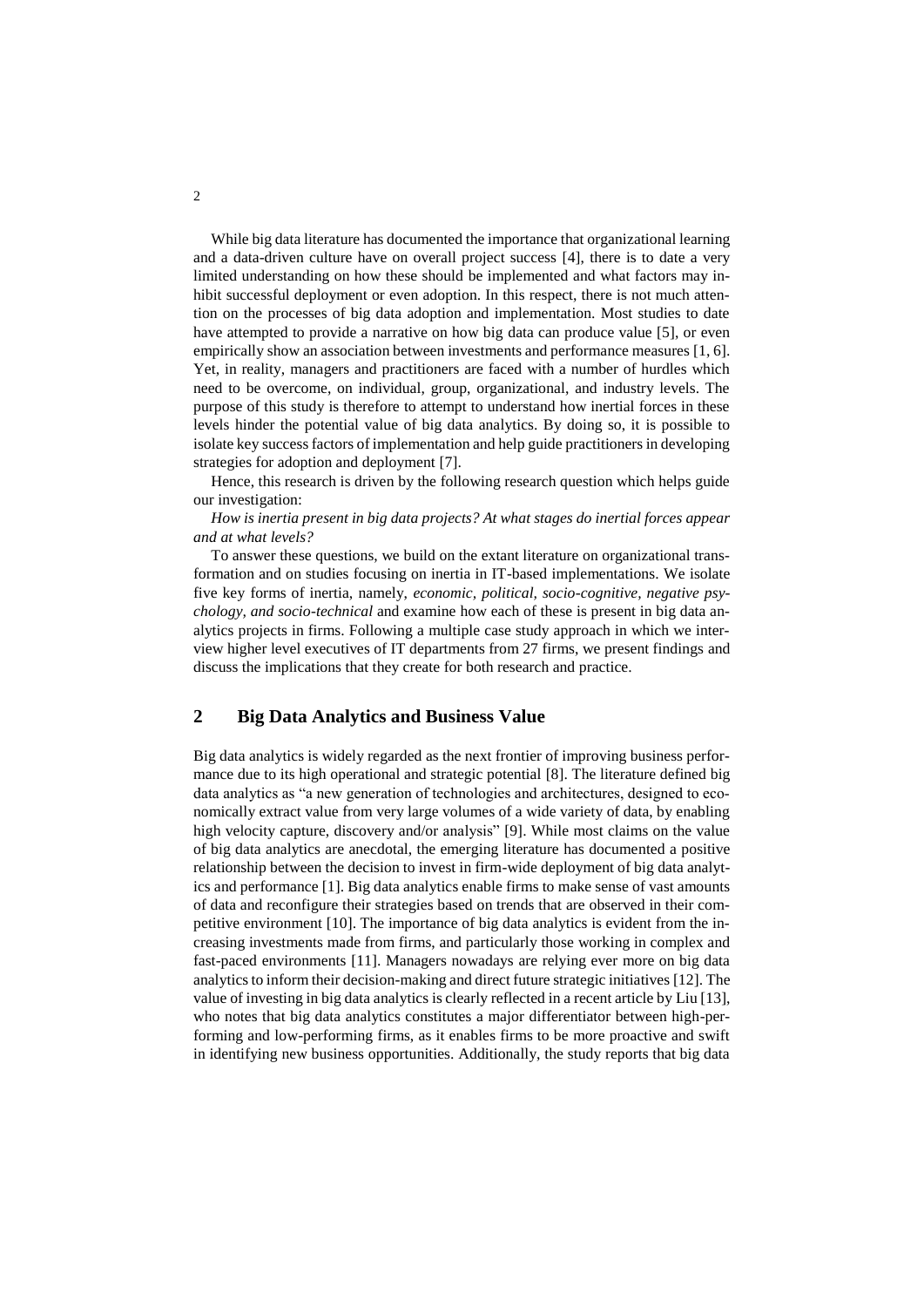analytics have the potential to decrease customer acquisition costs by 47% and enhance revenues by about 8%. A report by MIT Sloan Management Review shows that companies that are leaders in the adoption of big data analytics are much more likely to produce new products and services compared to those that are laggards [14]. Nevertheless, the value that firms realize from big data investments, is highly contingent upon the idiosyncratic capabilities that they develop in deriving meaningful insight [15, 16].

# **3 Organizational Inertia and Decision Making**

Understanding what factors facilitate or inhibit organizational adoption and diffusion of emerging information technologies (IT) has long been a primary concern for researchers and practitioners [17]. The main premise associated with adoption of any new IT innovation is that it entails a level of organizational transformation to both incorporate IT into operations as well as improve business performance as a result of it [18]. Nevertheless, it is frequently noted that when transformation is required, organizations are rigid and inert, resulting in the overall failure of the newly adopted IT [19]. Past studies in management science and in the information systems literature have examined and isolated different forms of inertia manifested at different levels and throughout numerous agents [20]. Nevertheless, despite several studies examining the effect of inertia on different contexts and types of IT, these is very limited research on the role big data analytics play, and the inertial forces that can possibly slow down implementation and hinder business value. To understand these and derive theoretical and practical implications, we first start by surveying the status quo of existing literature on organizational inertia, particularly with regards to IT adoption and diffusion.

Organizational inertia is a subject that has long been in the center of attention for scholars in the managerial science domain. Inertia represents the price for stabile and reproducible structures that guarantee the derided reliability and accountability of organizations [21]. Nevertheless, the presence of inertia is usually discernible in the need for change and is distinguishable when external stimuli demands so. The process of realigning the organization with the environment therefore requires that the forces of inertia that are present within an organization need to be overcome [18]. We build on the extant literature in the domain of IT-enabled organizational transformation and management science and identify five broad types of inertia [18, 22-24]. These include negative psychology inertia, socio-cognitive inertia, socio-technical inertia, economic inertia, and political inertia [18]. In the context of IT research, Besson and Rowe [18] provide a clear definition of what inertia represents in the face of novel organizational implementation. Specifically, they state that *"inertia is the first level of analysis of organizational transformation in that it characterizes the degree of stickiness of the organization being transformed and defines the effort required to propel IS enabled organizational transformation".* They do however mention that identifying the sources of inertia is only one level, the second being process and agency, and the third performance. These levels help distinguish causes of inertia from strategies to overcome them and quantifiable measures to assess their impact on organizational transformation.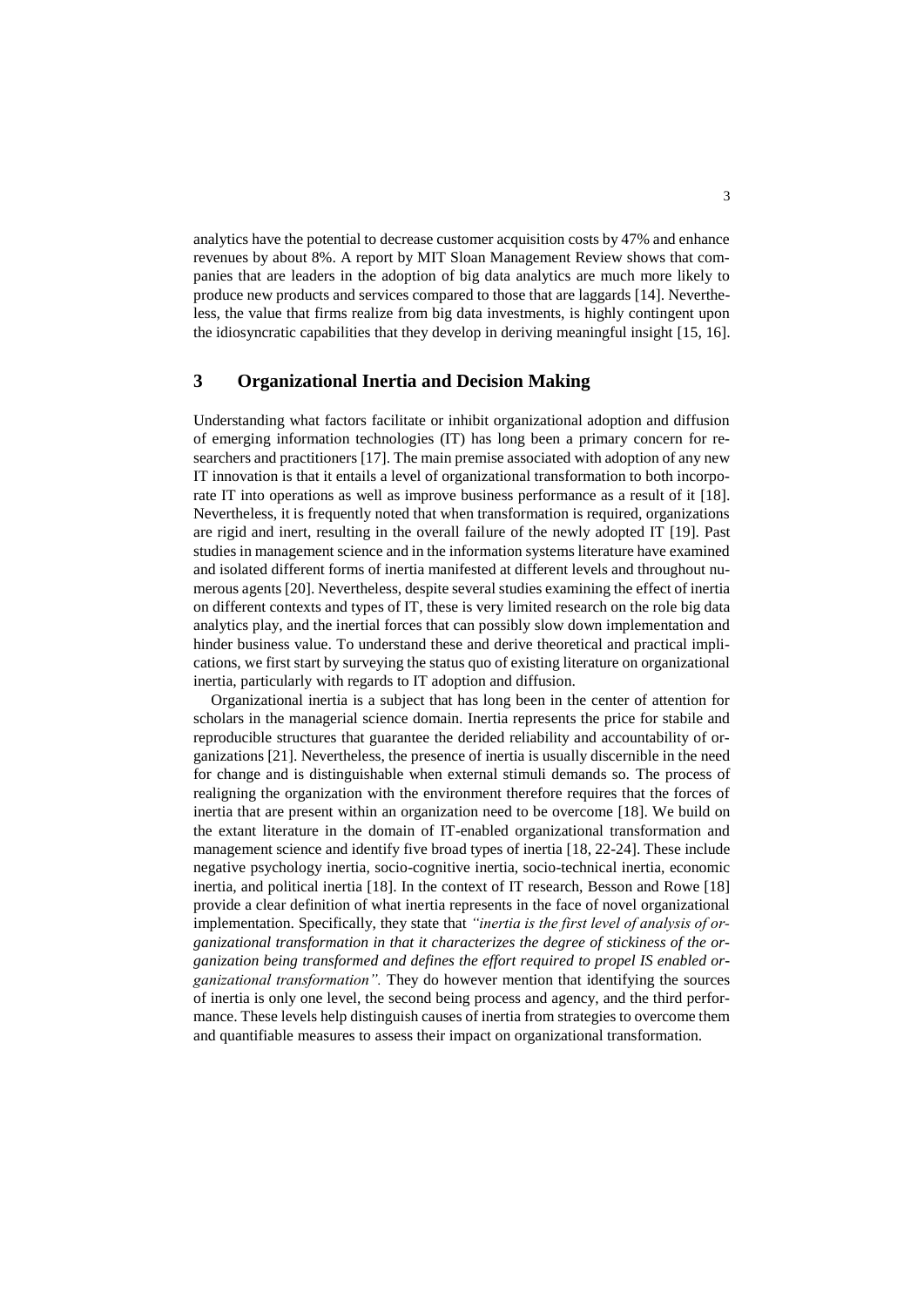The first step however is to clearly define and understand how the different sources of inertia have been examined in literature and at what level they are present. Negative psychology inertia has been predominantly attributed to group and individual behavior, and is based on threat perceptions of losing power or even their position. Uncertainty about the role of individuals or groups in the face of novel technological deployments thus causes negative psychological reactions which biases them towards the *status quo* [25]. Socio-cognitive inertia emphasize mostly on malleability due to path dependencies, habitualization, cognitive inertia and high complexity [26]. These forms of inertia arise due to periods of sustained stability and routinization caused by a stable environment. Socio-technical inertia on the other hand refers to the dependence on socio-technical capabilities, which arise from the interaction of the social systems and technical system and their joint optimization [27]. Economic inertia may be present in the form of commitment to previously implemented IT solutions that do not pay off and create sunk costs, or through transition expenses which cause organizations to not adopt potentially better alternatives [19]. Finally, political inertia is caused by vested interests and alliances which may favor that the organization remains committed to a specific type of information technology so that partnerships are not broken.

While to date there has been no systematic study to examine the forms of inertia in big data analytics implementations, several research studies have reported inhibiting factors during adoption and diffusion. Mikalef, Framnes, Danielsen, Krogstie and Olsen [28] mention that in some cases economic inertia caused a problem in the adoption of big data analytics. The authors state that top managers in some cases were reluctant to make investments in big data analytics, since their perceptions about the cost of such investments in both technical and human resources greatly exceeded the potential value. In addition, they mention that both socio-cognitive and socio-technical issues rose at the group level, where people were reluctant to change their patterns of work, and were also afraid of losing their jobs. Similar findings are reported by Janssen, van der Voort and Wahyudi [15], where socio-cognitive inertia can be reduced by implementing governance schemes [29], which dictate new forms of communication and knowledge exchange. In their study, Vidgen, Shaw and Grant [4] note that inertial forces impact the implementation of big data projects, and that the presence of the right people that can form data analytics teams and implement processes is critical to success.

# **4 Research Method**

#### **4.1 Design**

Beginning from the theoretical background and the overview of existing literature on big data-enabled organizational transformation and business value, the present work aims to understand how the processes of deploying big data analytics within companies is hindered by different forms of inertia as well as decision making barriers by top managers in the process of decision making. We explain how inertia is presented at different forms and stages throughout the deployment and routinization of big data analytics projects. Specifically, we base our investigation on the following research question:

4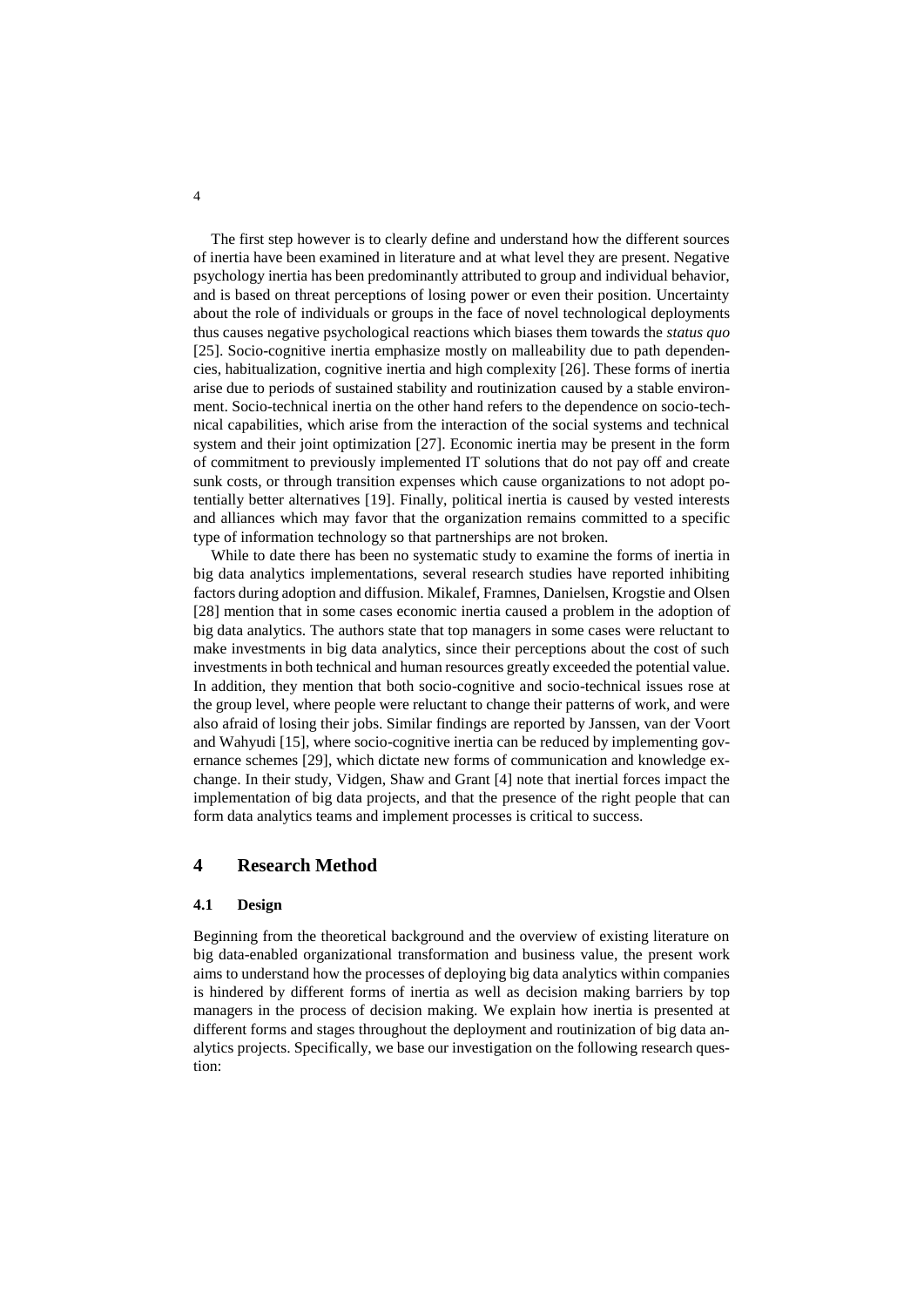# *What hindrances are detectable during the process of big data-driven organizational transformation? At which stages are they detectable and how can they be overcome?*

We started our investigation by surveying past literature on the main challenges associated with IT-enabled organizational transformation. The purpose of this review was to understand the primary reasons IT solutions fail to deliver business value. Next, we attempted to understand how these notions are relevant to companies that have initiated deployments of big data analytics projects. To do this, this study followed a multiple case-study approach. The case study methodology is particularly well-suited for investigating organizational issues [30]. Through multiple case studies, we are able to gain a better understanding of the frictions that are created between different employees and business units during the implementation of big data analytics, as well as the causes of non-use of generated insight by top managers. Through a multiple case study approach, it is also possible to enable a replication logic in which the cases are treated as a series of experiments that confirm or negate emerging conceptual insights [31]. We chose a deductive multiple case study analysis based primarily on interviews with key informants, and secondary on other company-related documents. This selection was grounded on the need to sensitize concepts, and uncover other dimensions that were not so significant in IT-enabled organizational transformation studies [32].

# **4.2 Research Setting**

For the sample of companies that are included in our multiple case study approach, we selected firms that demonstrated somewhat experience with big data analytics. This included companies that had either just recently started or had invested considerable time and effort in gaining value from big data. In addition, we focused mostly on medium to large size companies since the complexity of the projects they were involved in would give us a better understanding of the spectrum of requirements in big data initiatives. Lastly, the firms we selected operated in competitive and highly dynamic markets which necessitated the adoption of big data as a means to remain competitive. These companies also faced mimetic pressures to adopt big data since in most cases they were afraid that competitors would overtake them if they did not follow the big data paradigm. Therefore, efforts in developing strong organizational capabilities via means of big data analytics were accelerated. We selected different companies in terms of type of industry within the given boundaries, with the aim of doing an in-depth analysis and to be in place to compare and contrast possible differences (Table 1). The selected firms are considered established in their market in the European region, with most companies being based in Norway, the Netherlands, Italy, and Germany.

| <b>Table 1.</b> Profile of firms and respondents |  |  |
|--------------------------------------------------|--|--|
|--------------------------------------------------|--|--|

| Code | <b>Business areas</b>    | <b>Employ-</b><br>ees | Primary objective of adop-<br>tion           | <b>Key respondent (Years in</b><br>firm) |
|------|--------------------------|-----------------------|----------------------------------------------|------------------------------------------|
| С.1  | Consulting Ser-<br>vices | 15.000                | Risk management                              | Big Data and Analytics<br>Strategist (4) |
| C.2  | Oil & Gas                | 16.000                | Operational efficiency, De-<br>cision making | <b>Chief Information Officer</b><br>(6)  |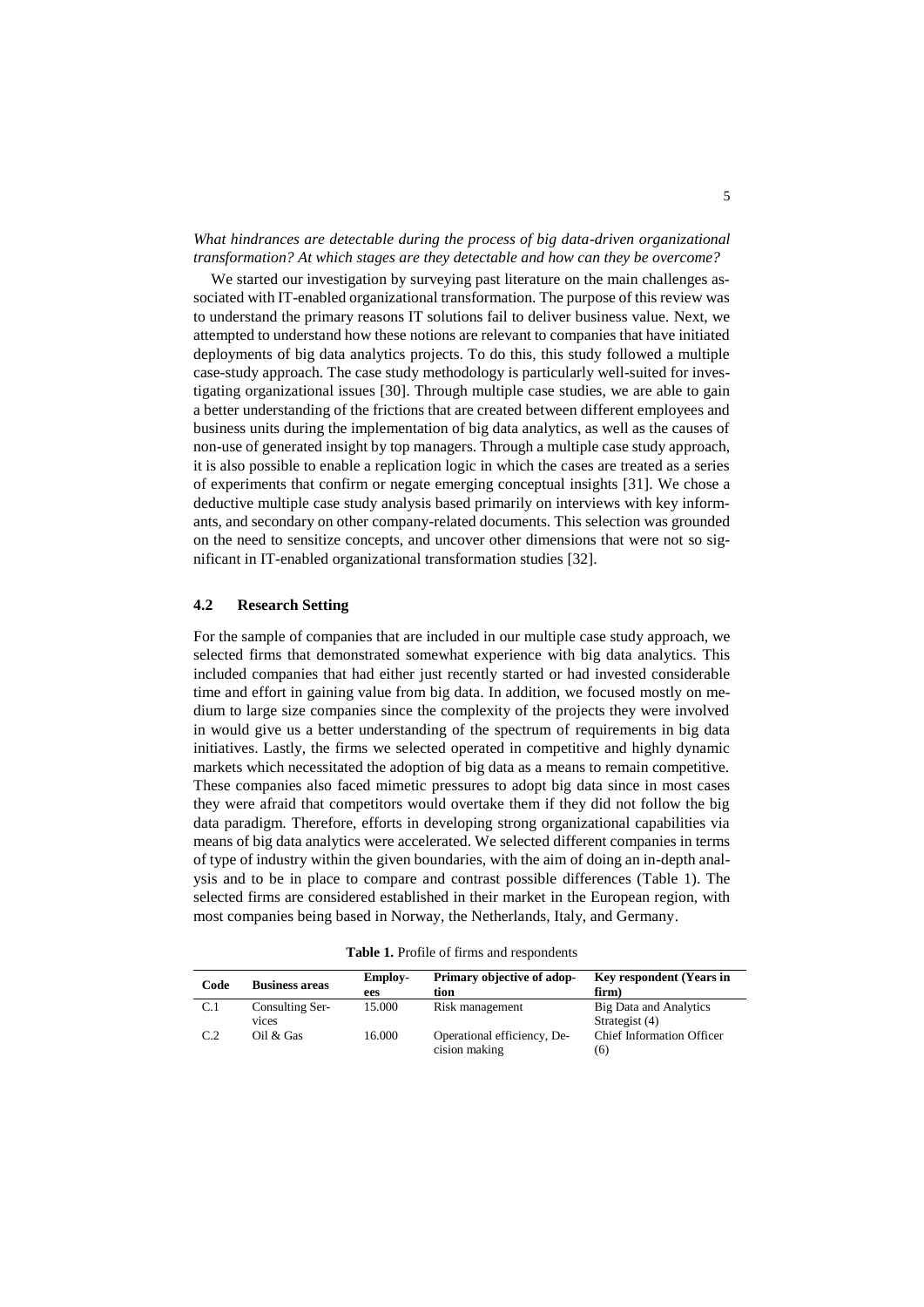| C.3  | Media                   | 7.700  | Market intelligence                              | Chief Information Officer<br>(3)         |
|------|-------------------------|--------|--------------------------------------------------|------------------------------------------|
| C.4  | Media                   | 380    | Market intelligence                              | IT Manager (5)                           |
| C.5  | Media                   | 170    | Market intelligence                              | Head of Big Data (4)                     |
| C.6  | Consulting Ser-         | 5.500  | New service development,                         | <b>Chief Information Officer</b>         |
|      | vices                   |        | Decision making                                  | (7)                                      |
| C.7  | Oil & Gas               | 9.600  | Process optimization                             | Head of Big Data (9)                     |
| C.8  | Oil & Gas               | 130    | Exploration                                      | IT Manager (6)                           |
| C.9  | <b>Basic Materials</b>  | 450    | Decision making                                  | <b>Chief Information Officer</b><br>(12) |
| C.10 | Telecommunica-<br>tions | 1.650  | Market intelligence, New<br>service development  | Chief Digital Officer (5)                |
| C.11 | Financials              | 470    | Audit                                            | IT Manager (7)                           |
| C.12 | Retail                  | 220    | Marketing, Customer intelli-<br>gence            | <b>Chief Information Officer</b><br>(15) |
| C.13 | Industrials             | 35     | Operational efficiency                           | IT Manager $(5)$                         |
| C.14 | Telecommunica-<br>tions | 2.500  | Operational efficiency                           | IT Manager (9)                           |
| C.15 | Retail                  | 80     | Supply chain management,<br>inventory management | <b>Chief Information Officer</b><br>(11) |
| C.16 | Oil & Gas               | 3.100  | Maintenance, Safety                              | IT Manager (4)                           |
| C.17 | Technology              | 40     | Quality assurance                                | Head of $IT(3)$                          |
| C.18 | Technology              | 180    | Customer management,<br>Problem detection        | IT Manager (7)                           |
| C.19 | Oil & Gas               | 750    | Decision making                                  | <b>Chief Information Officer</b><br>(14) |
| C.20 | Technology              | 8      | Business intelligence                            | Chief Information Officer<br>(3)         |
| C.21 | <b>Basic Materials</b>  | 35     | Supply chain management                          | <b>Chief Information Officer</b><br>(6)  |
| C.22 | Technology              | 3.500  | New business model devel-<br>opment              | Chief Digital Officer (8)                |
| C.23 | Technology              | 380    | Personalized marketing                           | IT Manager $(2)$                         |
| C.24 | <b>Basic Materials</b>  | 120    | Production optimization                          | IT Manager (4)                           |
| C.25 | Technology              | 12.000 | <b>Customer satisfaction</b>                     | <b>Chief Information Officer</b><br>(15) |
| C.26 | Technology              | 9      | Product function, machine<br>learning            | <b>Chief Information Officer</b><br>(2)  |
| C.27 | Telecommunica-<br>tions | 1.550  | Fault detection, Energy<br>preservation          | <b>Chief Information Officer</b><br>(9)  |

# **4.3 Data Collection**

In this study, we collected data from primary sources, as well as secondary sources to confirm statements and establish robustness. The primary sources were the direct interviews that were conducted with key respondents in firms. The interview focused on their attitudes, beliefs, and opinions regarding their experience with big data initiatives that their firm had undertaken. All interviews were conducted face-to-face in a conversational style, opening with a discussion on the nature of the business and then proceeding on to the themes of the interview guideline. Overall a semi-structured case study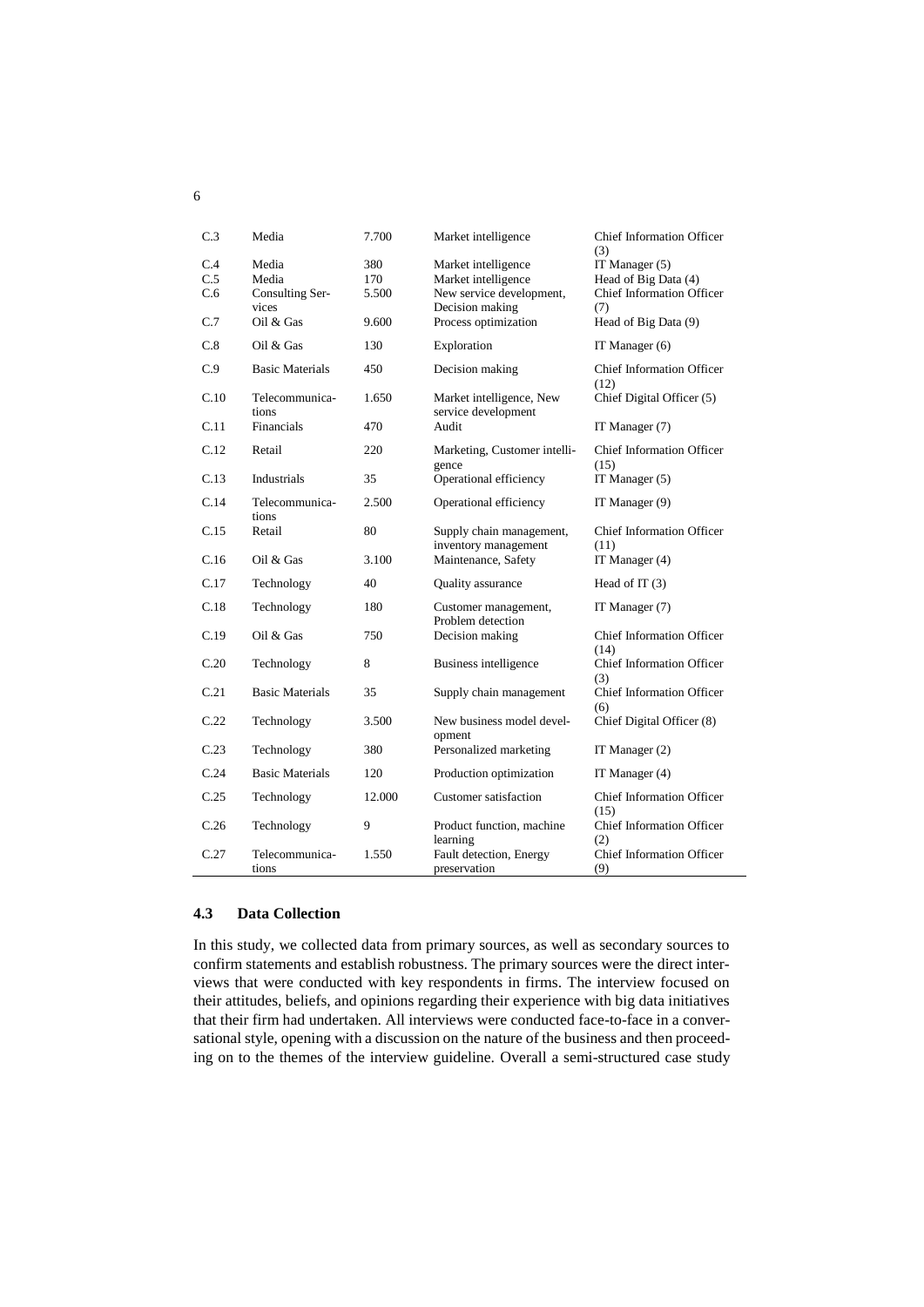protocol was followed in investigating cases and collecting data [33]. Discussion were recorded and then transcribed for analysis. Two of the co-authors completed the independent coding of the transcripts in accordance with the defined themes as identified in Table 2. Each coder read the transcripts independently to find specific factors related to the types of inertia, as well as on biases of managers in making insight-driven decisions and the reasons they do so. This process was repeated until inter-rater reliability of the two coders was greater than 90 percent [34].

# **4.4 Data Analysis**

The empirical analysis was performed by an iterative process of reading, coding, and interpreting the transcribed interviews and observation notes of the 27 case studies [35]. At a first stage we identified and isolated a large number of concepts based on the literature that was discussed in earlier sections. For each case the standardization method was used to quantify these characteristics using an open coding scheme [33]. This allowed us to cluster primary data in a tabular structure, and through the iterative process identify the relative concepts and notions that were applicable for each case. Collectively, these concepts (Table 2) comprise what is referred to in literature as organizational inertia [18]. The underlying logic suggests that there are multiple barriers when examining the value of big data projects of firm performance, some of which are caused due to organizational inertia and are discernible at different stages of implementation, while others appear at the decision-making stage, in which managers for a combination of reasons tend not to adopt the insight that is generated by big data analytics, but rather follow their instinct [9]. The effect of a firms' big data analytics capability on performance is therefore considered to be mediated and moderated by numerous factors that appear at different stages of the implementation process.

| <b>Inertia</b><br><b>Dimensions</b> | <b>Perspective of agent</b>                                                                                                                                             | Level                                                             | <b>References</b>                                  |
|-------------------------------------|-------------------------------------------------------------------------------------------------------------------------------------------------------------------------|-------------------------------------------------------------------|----------------------------------------------------|
| Economic                            | Agents are embedded in business<br>models that have their own dynam-<br>ics arising from resource realloca-<br>tion between exploitation and ex-<br>ploration processes | <b>Business</b><br>and sec-<br>tor                                | Besson and Rowe [18] Kim and<br>Kankanhalli [25]   |
| Political                           | Agents are embedded in networks<br>of vested interests that have their<br>own dynamics, especially due to<br>alliances rebuilding time                                  | <b>Business</b>                                                   | Besson and Rowe [18]                               |
| Socio-cogni-<br>tive                | Agents are embedded in institu-<br>tions characterized by their sticki-<br>ness due to norms and values re-<br>enactment                                                | Individ-<br>ual.<br>group, or-<br>ganiza-<br>tion and<br>industry | Besson and Rowe [18] Haag [19]                     |
| Negative psy-<br>chology            | Agents are overwhelmed by their<br>negative emotions due to threat<br>perception                                                                                        | Individ-<br>ual<br>and<br>group                                   | Besson and Rowe [18] Polites and<br>Karahanna [20] |

**Table 2.** Thematic support for organizational inertia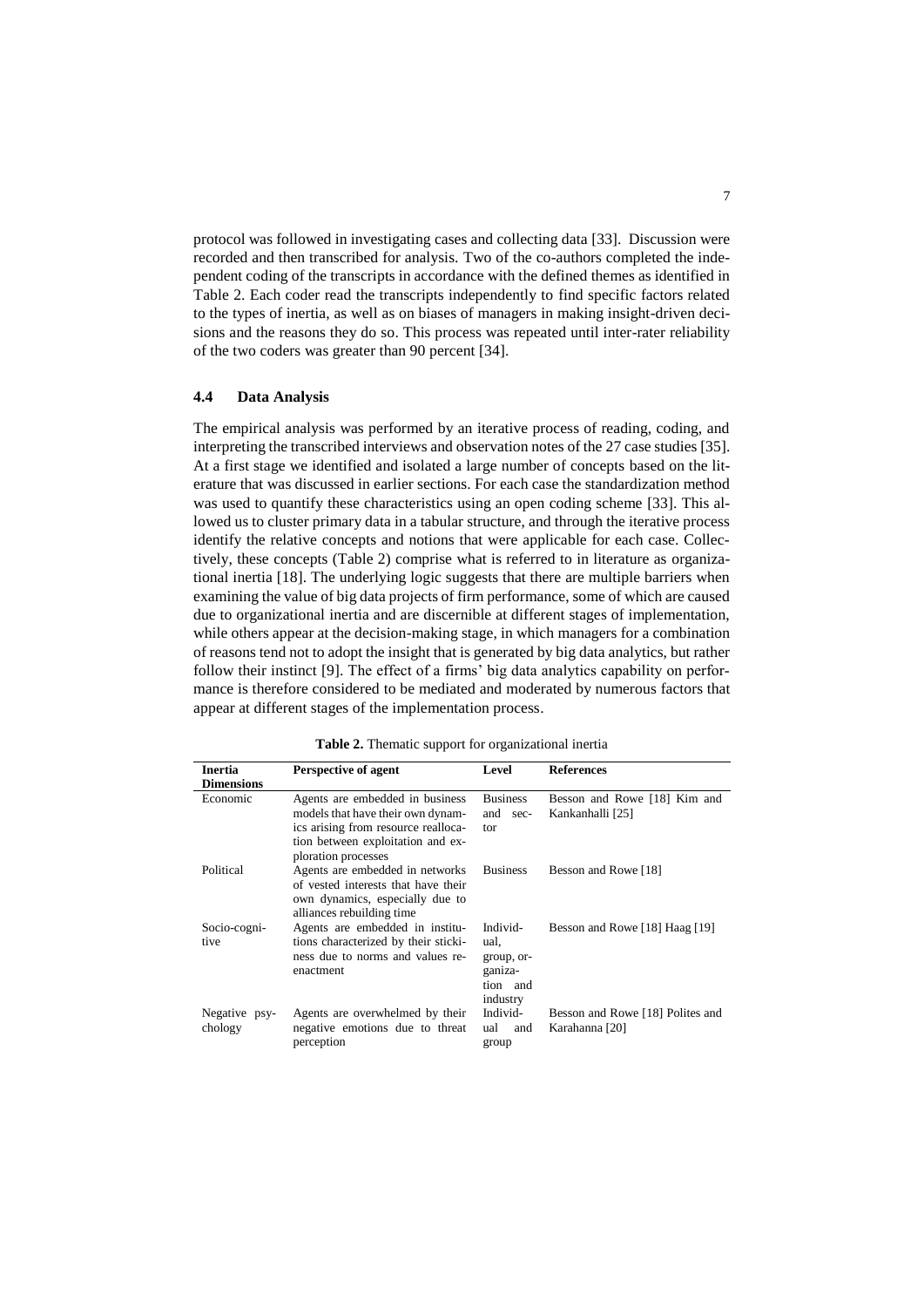| Socio-tech-<br>nical | Agents are embedded in socio- Group<br>technical systems that have their and or-<br>own dynamics, especially due to ganiza-<br>development time and internal<br>consistency | tion | Besson and Rowe [18] Lyytinen<br>and Newman [26] |
|----------------------|-----------------------------------------------------------------------------------------------------------------------------------------------------------------------------|------|--------------------------------------------------|
|----------------------|-----------------------------------------------------------------------------------------------------------------------------------------------------------------------------|------|--------------------------------------------------|

# **5 Results**

After transcribing the interviews and assigning them each a thematic tag as those described in Table 2, we started aggregating finding and identifying common patterns. More specifically, the inertial forces and how they are presented in big data projects are summarized below.

#### **5.1 Economic Inertia**

Economic inertia was a very prominent theme amongst most of the companies, especially those that were not multi-national firms or had major slack resources, such as micro, small, and medium enterprises. For large conglomerate companies, scarcity of economic resources towards the implementation of big data projects was not an issue. Specifically, in non-large companies', economic inertia was present from the top management and board of directors, who had doubts about the value of big data analytics in their operations. The respondents from companies C.13 and C.24 respectively made the following comments.

*"For us the value of big data analytics was not clear. We did not want to invest in a fashion just because everyone else is doing it. These technologies are expensive because we need personnel that we currently do not have."*

*"The management was very skeptical about if we should go into big data. Our competitors were doing that and it meant that we had to follow so that we are not left behind. We tried to experiment in the beginning with some internal resources but then we understood that we have to invest more. This was a hard decision to make and perhaps we delayed a bit on this (adopting big data)"*

Similar quotes were made by several other executives, showcasing that economic inertia are a major inhibiting factor of big data adoption and deployment. A major inhibitor that leads to this is the unclear link between big data investments and business value. On the other hand, competitive pressures seem to be driving mimetic behaviors in companies mitigating the effects of economic inertia.

#### **5.2 Political Inertia**

Political inertia was detected in several firms that had formed partnerships with other private and public organizations. Specifically, in C.5 the manager made some remarks about lock-in effects that vendors of information systems led them to. The IT department of C.5 wanted to utilize data of their own in combination with some from a partner of a hospital. The vendor of the partner hospital information systems didn't allow for the extraction and use of data in third party analytics tools, and promoted his company's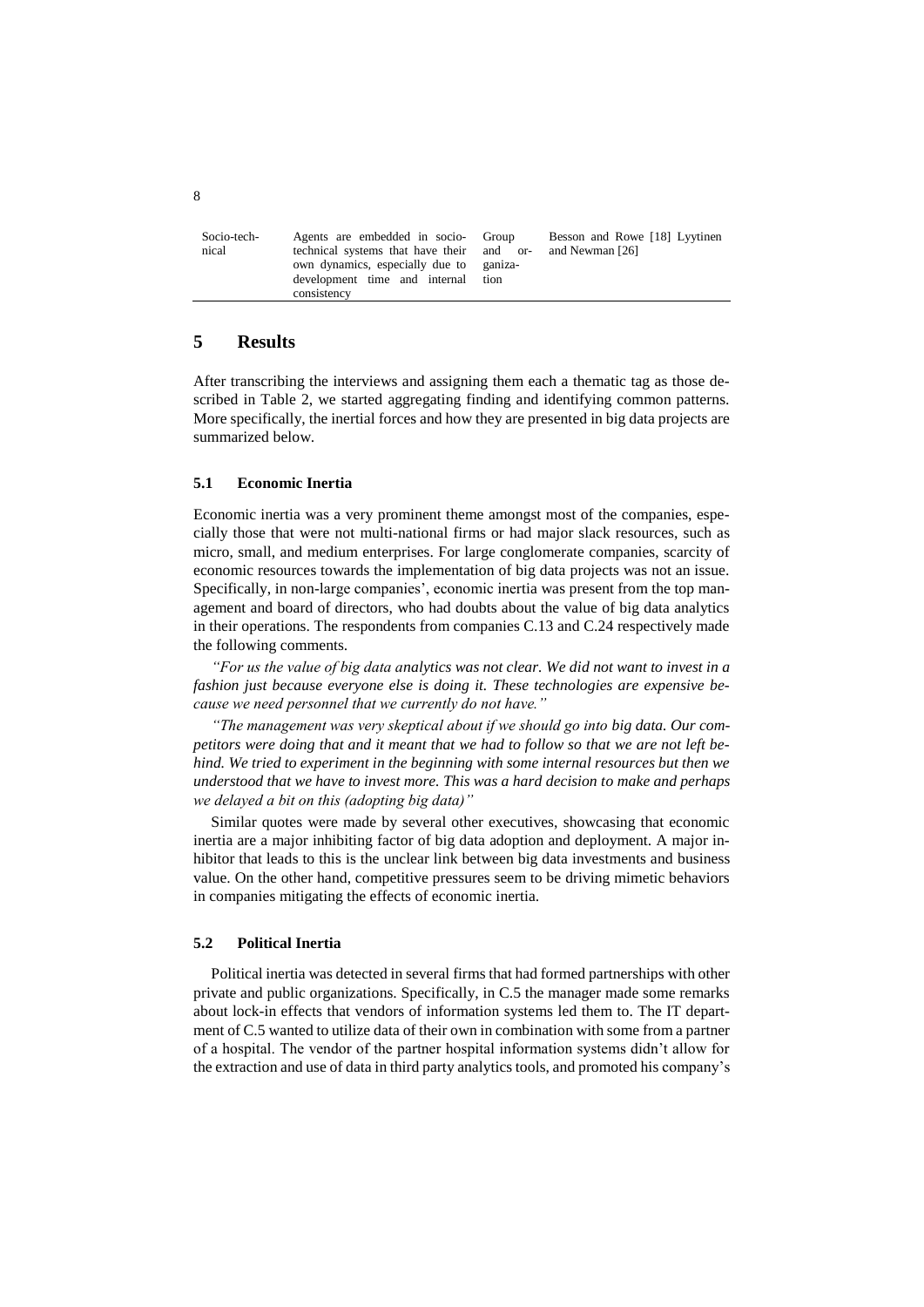analytics tools. The top management of the hospital wanted to retain good relationships with the vendor of their information systems because they formed the backbone of operations for different departments, so the partnership between the two entities was forced to collapse. Similar phenomena were observed especially in the case of privatepublic alliances, were public bodies are trapped by vested interests.

#### **5.3 Socio-Cognitive Inertia**

Socio-cognitive inertia were found to be a problem in most of the companies that were examined. In most of the cases, big data implementation meant that data from different departments needed to be gathered. This entailed that a detailed account of what data were available should be initiated, and in many cases new processes needed to be put into place to collect data. Typically, the IT department was responsible for starting this process, and had to explain to various other siloed departments their goals, ways of realizing them, and what their role would be. The different mental modes, use of language, and objectives caused conflicts that threatened and even greatly delayed big data implementation projects. An example of this is evident through the comments of respondent of C.10.

*"I think we had some major issues when we went into the marketing department and asked them to talk to us about how they gather data on customer preferences based on advertisement campaigns. We understood that they didn't have any feedback mechanism in place to evaluate the success or failure of what they did. This meant that somehow, they had to track the feelings and attitudes of consumers. I think that we also confused them about the data we were looking to collect, this confusion also led to a bit of tension"*

Similar examples were found in several companies working external partners such as universities, public bodies, and other companies, as well as in firms that have highly siloed business units. We found that in many cases, consulting firms were brought in to resolve this issue and act as a mediating agent. They tried to create a common understanding of the objectives of the big data projects, and bring representatives from each business unit to the table so that cognitive structures can be in alignment.

#### **5.4 Negative psychology**

Negative psychology was again observed mostly in small and medium firms, where the IT department comprised of a small number of employees. Primarily, it was found in personnel that had been actively employed for many years, in contrast to those that had recently graduated. These employees feared that the introduction of big data analytics and the corresponding technologies and tools for analyzing and visualizing data would render their skills as non-significant. Specifically, the respondent from C.8 stated the following.

*"When I told the group that we should start to think about what we can do with the data in the company there was a cold silence. They initially objected saying that there would be not much value in doing so and that it was just a waste of time. Others said*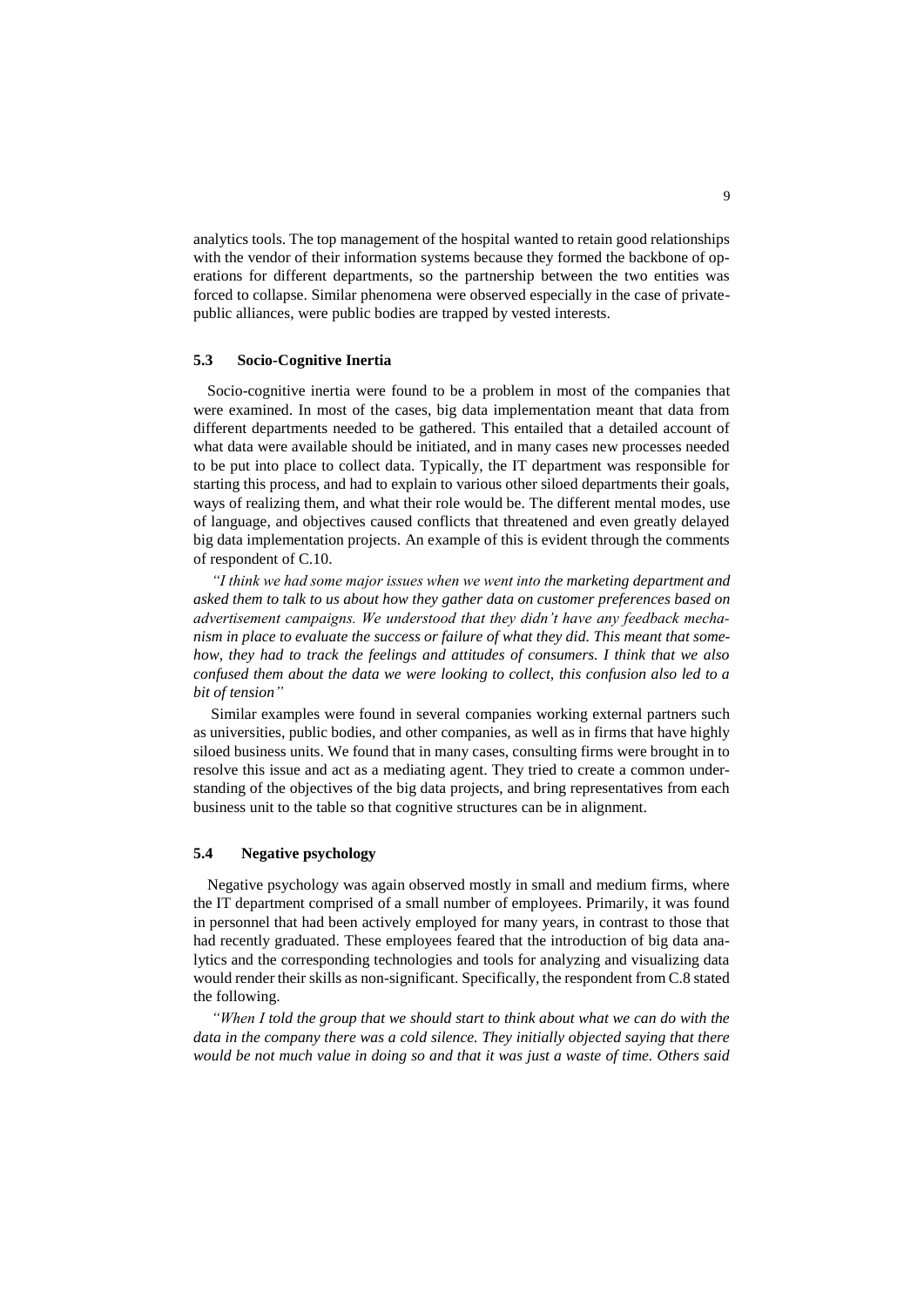*that they didn't have enough time to engage in this process since it would take a lot of time to learn how these technologies worked. I realized that deep inside they feared that the move to big data would require for them to learn new stuff, or even mean that the could lose their jobs if they didn't manage to adapt"*

We saw that the way many IT managers handled this issue was by providing their division with small challenges, and incrementally growing projects. Also, they assigned a few hours a week where they had the freedom to experiment with big data tools. This allowed them to try out these novel tools at their own pace, without the fear of timepressure to deliver results. I

# **5.5 Socio-technical**

In terms of socio-technical inertia, it was observed that in many cases middle-level managers exerted behaviors that stalled the implementation of big data projects. Their primary fear was that decision-making would now reside in insight from analytics, therefore replacing them. In many occasions this fear manifested itself as a distrust towards the value of big data analytics, and general tendency to downplay the significance of big data in operations. Despite the clear directive of top management to diffuse big data analytics into operations, in many circumstances middle-level managers would not invest time in clear implementation strategies leaving the IT department with a bleak understanding of how they should proceed. The respondent from C.6 states the following.

*"When we made the decision to start working with big data we were happy. Then after some time we were not sure what we should do with it. We presented some examples to management but they didn't take them much into account. We then realized that they prefer to make decisions based on their own knowledge, and didn't trust the process we were following, or even, felt like it may replace them. It was quite discouraging to work on something that is not applied"*

Typically, these issues were resolved by a strong top management vision and leadership. In addition, training seminars for middle-level managers on the value of big data and their role were regarded as very beneficial in overall success.

# **6 Discussion**

In the current study we have examined how inertia during the implementation and deployment phases of big data projects influence their success. Following the literature which distinguishes between economic, political, socio-cognitive, negative psychology, and socio-technical, we looked at how these forces of inertia are manifested in contemporary organizations through 27 case studies. Our results show that value from big data investments, and even actual implementation, can be hindered by multiple factors and at multiple levels which need to be considered during the planning phase. To the best of our knowledge this is one of the first attempts to isolate these inhibiting forces and provide suggestions on which future research can build and managers can develop strategies for adopting and diffusing their big data investments.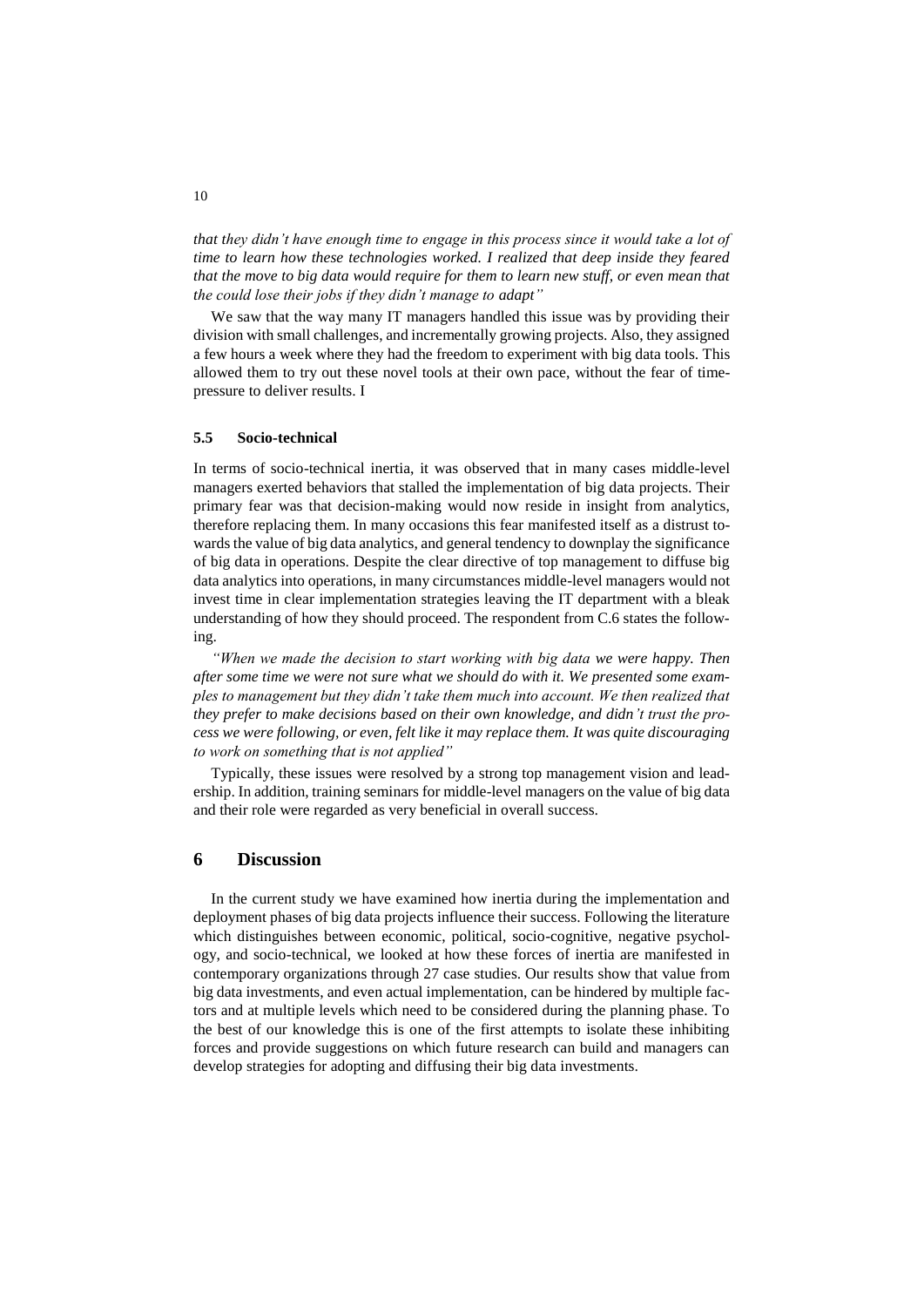From a research perspective the major finding of this research is that even in the presence of all necessary big data analytics resources, there are multiple ways in which a business value can be hindered. This raises the question of how can these obstacles be overcome. While there is a stream of research into the issues of information governance these studies primarily focus on the issue of how to handle data and how to appropriate decision making authority in relation to the data itself. There still seems to be an absence of governance schemes that follow a holistic perspective and include management and organization of all resources, including human and intangible ones. In addition, how firms should handle individual, group and industry-level dynamics is a topic that is hardly touched upon.

From a managerial point of view, the outcomes of this study outline strategies that can be followed to mitigate the effects of the different types of inertia. Our findings indicate that inertia can be present at many phases of adoption and diffusion so action need to be taken throughout projects. It is critical to consider the socio-technical challenges that these technologies create for middle-level managers and clearly understand how their decision-making is influenced or not by insight generated by big data. In addition, it is important to develop strategies so that the whole organization adopts a data-driven logic, and that a common understanding and language is established. With regards to the IT department, educational seminars and incremental projects seem to be the way to limit negative psychology barriers. Also, providing a clear sense of direction as to what kind of analytics are to be performed on what data is of paramount importance. It is commonly observed that many companies delve into the hype of big data without having a clear vision of what they want to achieve.

While this research helps to uncover forces of inertia and the levels at which they present themselves, it does not come without limitations. First, we looked at companies that have actually adopt big data, a more complete approach would be to look at what conditions cause other firms to not opt for big data. Second, while we briefly touched on the issue of middle-level managers not following insight generated from big data, it is important to understand in more detail the decision-making processes that underlie their reasoning. Also, the actions that are taken in response to these insights are seldom put into question. This is a future area which should be examined since the value of big data cannot be clearly documented in the absence of knowledge about strategic or operational choices.

#### **Acknowledgments**



This project has received funding from the European Union's Horizon 2020 research and innovation programme, under the Marie Sklodowska-Curie grant agreement No No 704110

# **References**

1. Gupta, M., George, J.F.: Toward the development of a big data analytics capability. Information & Management 53, 1049-1064 (2016)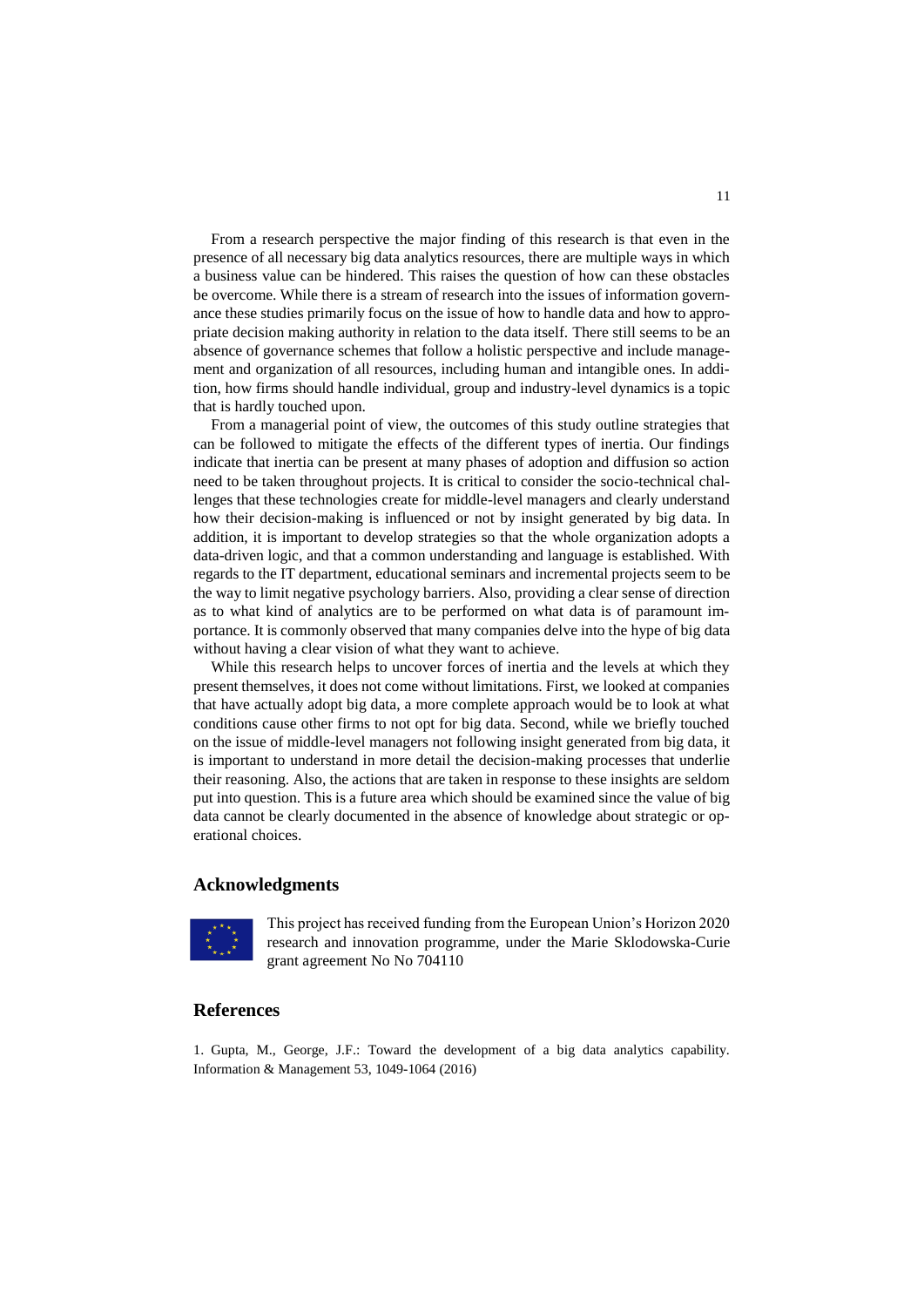2. Prescott, M.: Big data and competitive advantage at Nielsen. Management Decision 52, 573- 601 (2014)

3. Sydow, J., Schreyögg, G., Koch, J.: Organizational path dependence: Opening the black box. Academy of management review 34, 689-709 (2009)

4. Vidgen, R., Shaw, S., Grant, D.B.: Management challenges in creating value from business analytics. European Journal of Operational Research 261, 626-639 (2017)

5. McAfee, A., Brynjolfsson, E., Davenport, T.H.: Big data: the management revolution. Harvard business review 90, 60-68 (2012)

6. Wamba, S.F., Gunasekaran, A., Akter, S., Ren, S.J.-f., Dubey, R., Childe, S.J.: Big data analytics and firm performance: Effects of dynamic capabilities. Journal of Business Research 70, 356-365 (2017)

7. Mikalef, P., Pappas, I.O., Giannakos, M.N., Krogstie, J., Lekakos, G.: Big Data and Strategy: A research Framework. In: MCIS, pp. 50. (2016)

8. Brown, B., Chui, M., Manyika, J.: Are you ready for the era of 'big data'. McKinsey Quarterly 4, 24-35 (2011)

9. Mikalef, P., Pappas, I.O., Krogstie, J., Giannakos, M.: Big data analytics capabilities: a systematic literature review and research agenda. Information Systems and e-Business Management 1-32 (2017)

10.Chen, H., Chiang, R.H., Storey, V.C.: Business intelligence and analytics: From big data to big impact. MIS quarterly 36, (2012)

11.Wang, G., Gunasekaran, A., Ngai, E.W., Papadopoulos, T.: Big data analytics in logistics and supply chain management: Certain investigations for research and applications. International Journal of Production Economics 176, 98-110 (2016)

12.Constantiou, I.D., Kallinikos, J.: New games, new rules: big data and the changing context of strategy. Journal of Information Technology 30, 44-57 (2015)

13.Liu, Y.: Big data and predictive business analytics. The Journal of Business Forecasting 33, 40 (2014)

14.Ransbotham, S., Kiron, D.: Analytics as a Source of Business Innovation. MIT Sloan Management Review (2017)

15.Janssen, M., van der Voort, H., Wahyudi, A.: Factors influencing big data decision-making quality. Journal of Business Research 70, 338-345 (2017)

16.Mikalef, P., Pateli, A.: Information technology-enabled dynamic capabilities and their indirect effect on competitive performance: Findings from PLS-SEM and fsQCA. Journal of Business Research 70, 1-16 (2017)

17.Karahanna, E., Straub, D.W., Chervany, N.L.: Information technology adoption across time: a cross-sectional comparison of pre-adoption and post-adoption beliefs. MIS quarterly 183-213 (1999)

18.Besson, P., Rowe, F.: Strategizing information systems-enabled organizational transformation: A transdisciplinary review and new directions. The Journal of Strategic Information Systems 21, 103-124 (2012)

19.Haag, S.: Organizational inertia as barrier to firms' IT adoption–multidimensional scale development and validation. (2014)

20.Polites, G.L., Karahanna, E.: Shackled to the status quo: the inhibiting effects of incumbent system habit, switching costs, and inertia on new system acceptance. MIS quarterly 21-42 (2012)